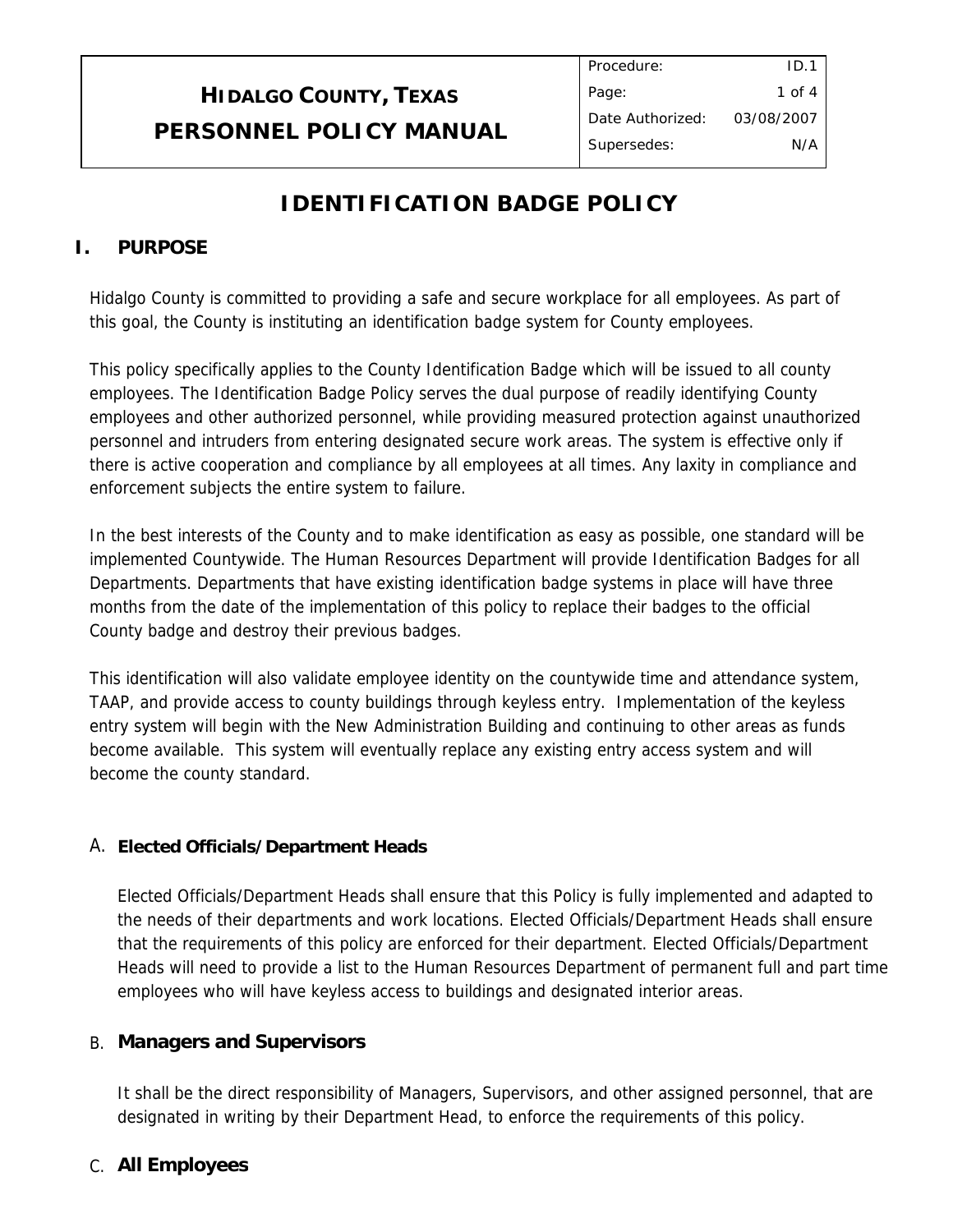The County requires appropriate display of employee Identification Badges at all times by all employees on any County work site, with an exception for law enforcement assignments that require anonymity. For the purpose of this Policy, employees include permanent full time, permanent parttime and temporary employees.

### **II. CONTROL AND ISSUANCE OF BADGES**

#### A. **Employee Identification Badges**

1. **Description of Badges:** The employee badge consists of a hard plastic card, which on the face reflects the county name, department name, an accurate photograph of the employee, the employee's first and last name, department telephone number, and employee ID number. In a growing effort to provide access control throughout the County, ID Badges will be printed on proximity cards. Each card will have a unique code and will provide access through particular doors and other controlled areas, on an as needed basis. The Human Resources Department will coordinate with the appropriate departments in order to program the proximity cards for entry into designated locations. Note that not all doors will have electronic access. Most internal doors will continue to have regular locks that require keys. Because the card holds permission to gain access to particular doors, the ID Badge must be protected from non-authorized persons.

When a badge is damaged, lost, stolen or misplaced, the employee must immediately report the incident to the department head and to the departmental timekeeper. The department will in turn immediately notify the Human Resources Department through an official form. The County requires that both the employee and department head sign the official form. The proximity card system provides significant advantages over a lost key, as the system can maintain its integrity by deactivating this card in the database, therefore reporting of lost badges is essential.

Identification badges will only be re-issued if the identification badge is damaged, lost, stolen, misplaced, or the appearance of the employee changes to the degree that the photograph is not a recognizable resemblance of the employee. The issuing office must immediately destroy any replaced Identification Badge.

- 2. Upon initial implementation of this Policy, all incumbent employees will be issued Identification Badges. Following implementation, new employees will be issued badges during enrollment.
- 3. Identification Badges will be issued by the Human Resources Department.
- 4. The Human Resources will schedule to have picture taken. Employees will sign an acknowledgment form signifying receipt and acceptance to abide by Identification Badge policy. Human Resources will then issue the employee the identification badge.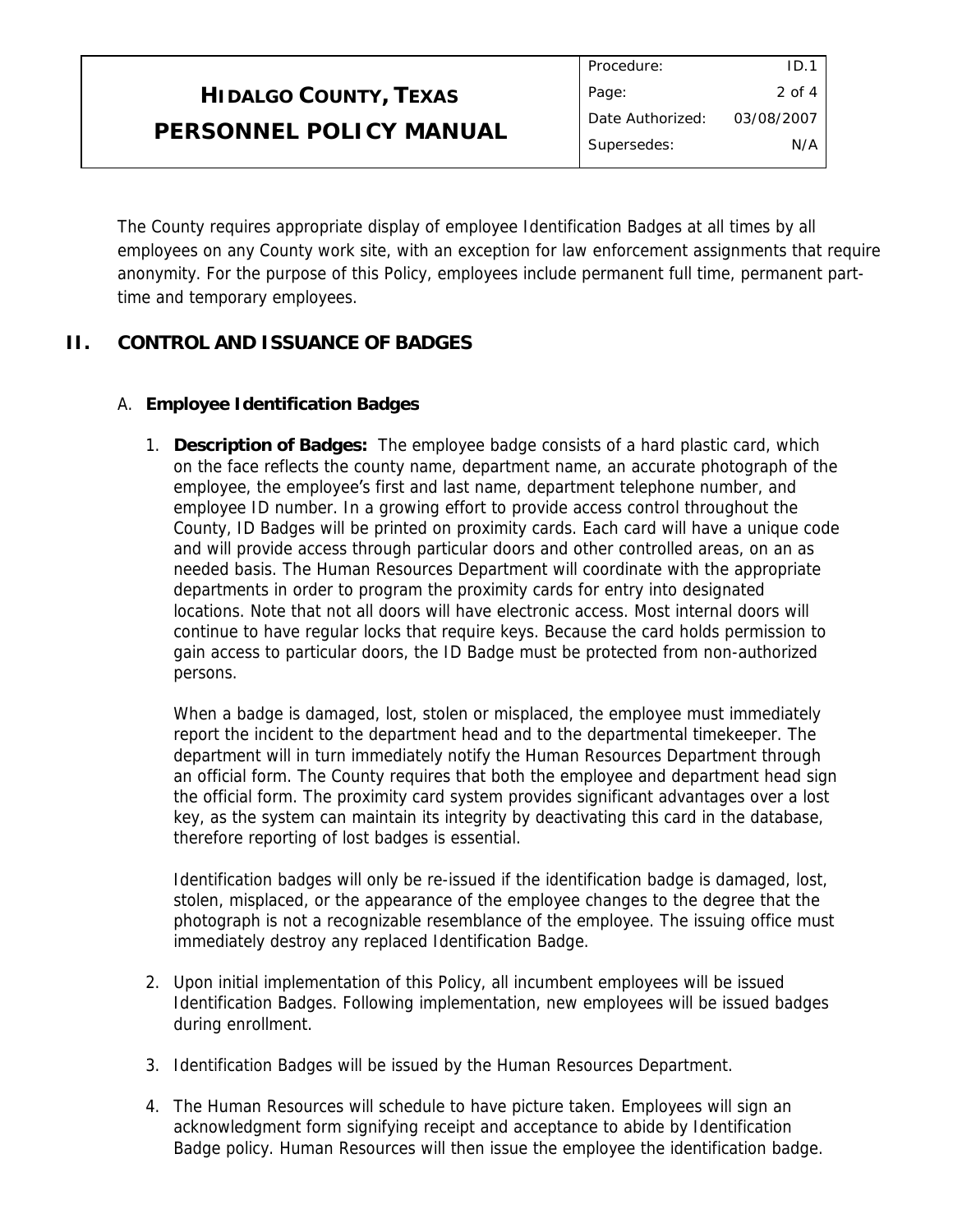- 5. Badges are the property of the County. On a terminating or retiring employee's last workday, the employee's supervisor shall require the employee to surrender the badge, and the supervisor shall return the badge to the Human Resources Department.
- 6. An Employee who is on extended leave (30 days or more) will be required to turn in his or her Identification Badge to the supervisor pending return to work.
- 7. Each Employee must not have more than one County Identification Badge in his or her possession at any one time.

#### **III. REQUIREMENTS AND ENFORCEMENT**

#### A. **Employee Identification Badge**

The County expects all employees to fully comply with all provisions of this policy. Management staff and supervisors must enforce all provisions.

- 1. Employees must wear their Identification Badge at all times. Employees must prominently display their Identification Badges on the front of the employee between the neck and above the hips; in a configuration, such that the entire face of the badge is clearly visible to any other person. The employee must either clip the Identification Badge to a piece of outer clothing, or wear the Identification Badge around their neck on a chain or necklace. The County strictly prohibits any employee from defacing or altering their Identification Badge with stickers, decals, markings, or by any other means. For safety, employees performing certain jobs, such as maintaining or operating equipment, or any other potentially hazardous activity should either clip the ID badge to their clothing or put the badge in their pocket.
- 2. Each Employee is responsible for safeguarding his or her own Identification Badge, and must immediately report any lost Identification Badge to their supervisor and the departmental timekeeper.
- 3. Any employee that does not comply with this policy will be subject to disciplinary action.

#### **IV. IDENTIFICATION BADGE HOLDER RESPONSIBILITIES**

- o Do not lend your Identification Badge to anyone.
- o Do not allow unauthorized individuals into any secure area.
- o Ensure that all external access points are properly secured.
- o Do not leave badge on dash of vehicle or other locations where exposed to extreme temperatures.
- o Do not fold, bend, pry open or mutilate your Identification Badge.
- o Do not use your identification badge improperly.